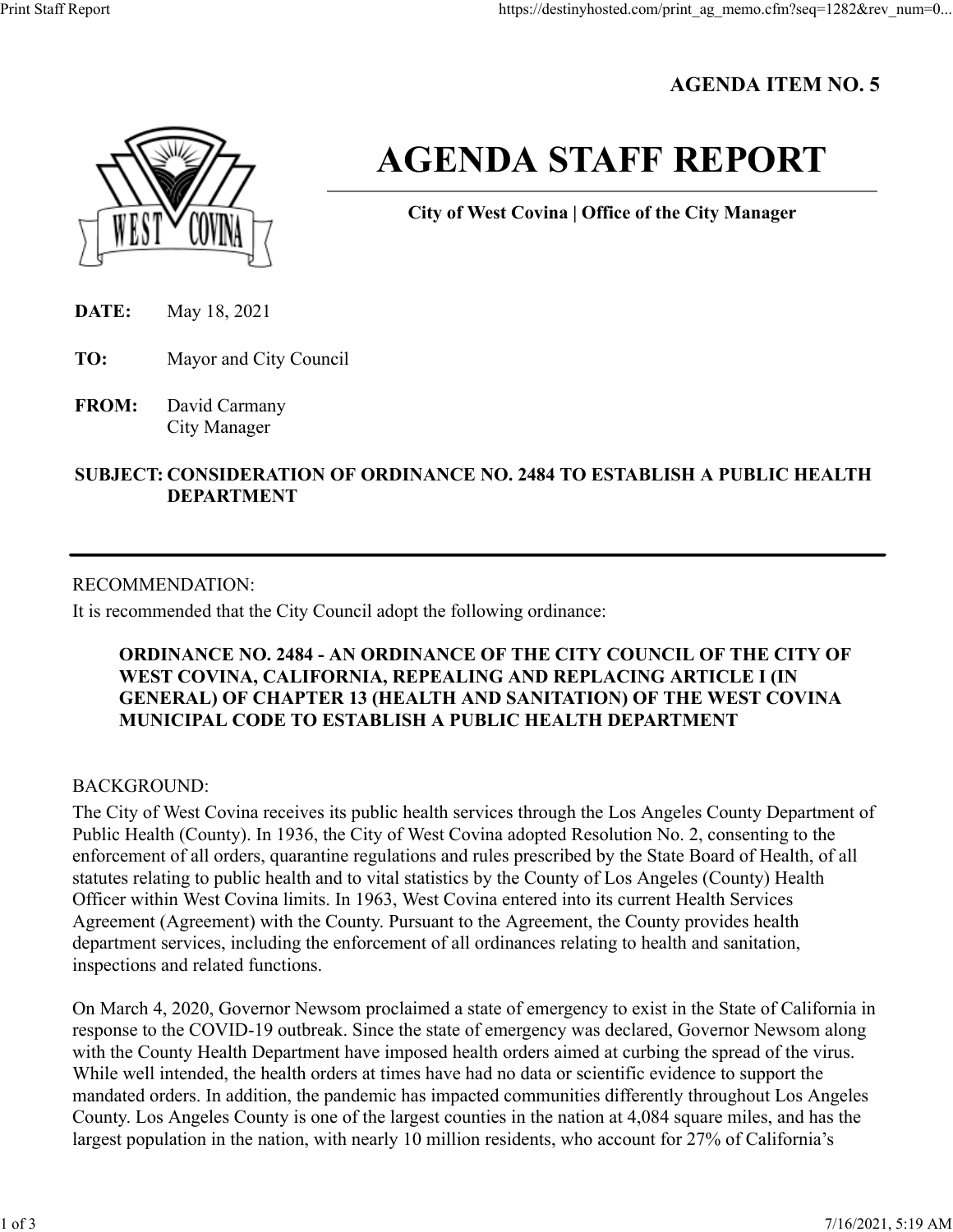population. The combination of Los Angeles County's vast geographic area with the significant population size make it difficult to address the specific needs of communities that are impacted differently by the pandemic with one-size-fits-all policies. Each community and region within Los Angeles County have had drastically different case rates and hospitalization numbers. West Covina has had relatively low infection rates compared to the Countywide rates even during the times the pandemic was surging in the Los Angeles County.

On December 1, 2020, in response to complaints from residents and the business community and a desire to provide a more appropriate response to the pandemic based on West Covina's data, the West Covina City Council directed staff to explore methods to improve local public health – including alternatives to the County Health Department.

On December 9, 2020, the City engaged Valley Physicians Medical Group, through Dr. P. Basil Vassantachart, MD, to provide consulting services relating to evaluating options for establishing a local health department.

On February 23, 2021, the City Council adopted Resolution 2021-15 and Urgency Ordinance No. 2476, terminating the Los Angeles County Health Officer services identified in Health and Safety Code section 101375. Staff submitted certified copies to the County by the March 1, 2021 deadline. The termination will be effective July 1, 2021.

The City received a letter dated February 23, 2021 from the County Health Department stating the County Health Department will continue to serve West Covina in its current capacity. The City intends for services paid for by local property taxes to continue to benefit the community (Attachment No. 2).

On March 16, 2021, the City Council introduced Ordinance No. 2478 (adding the position of Public Health Director as an exempt position in the municipal code) and Ordinance No. 2479 (adopting by reference County health code provisions). On April 6, 2021, the City Council adopted Ordinance No. 2478 and Ordinance No. 2479.

At the April 7, 2021 Human Resources Commission meeting, the Commission approved the job description and salary grade for a Public Health Officer. On April 20, 2021, the City Council adopted the job description and salary grade for a Public Health Officer.

At the May 4, 2021 City Council meeting, the City introduced Ordinance No. 2484 regarding establishing the West Covina Health Department, approved the Agreement with Transtech Engineers, Inc. for health services and adopted Resolution No. 2021-34 establishing the fees and charges for services provide by the West Covina Health Department.

#### DISCUSSION:

Chapter 13 of the West Covina Municipal Code needs to be amended to formally create the Health Department and set forth the functions of the Health Department. Chapter 3 of Division 1 of Title 17 of the California Code of Regulations (CCRs) generally outlines what a local health department is required to perform. In order to be accredited as a local health department and be eligible for funds, a local health department must perform all the duties and functions imposed upon it by the Health and Safety Code, other California statutes, and by the rules, regulations and orders of the California Department of Public Health.

Ordinance No. 2484 amends Chapter 13 to repeal and replace Article I by formally creating the Health Department and outlining the functions of the West Covina Health Department, consistent with the requirements of 17 CCR section 1276.